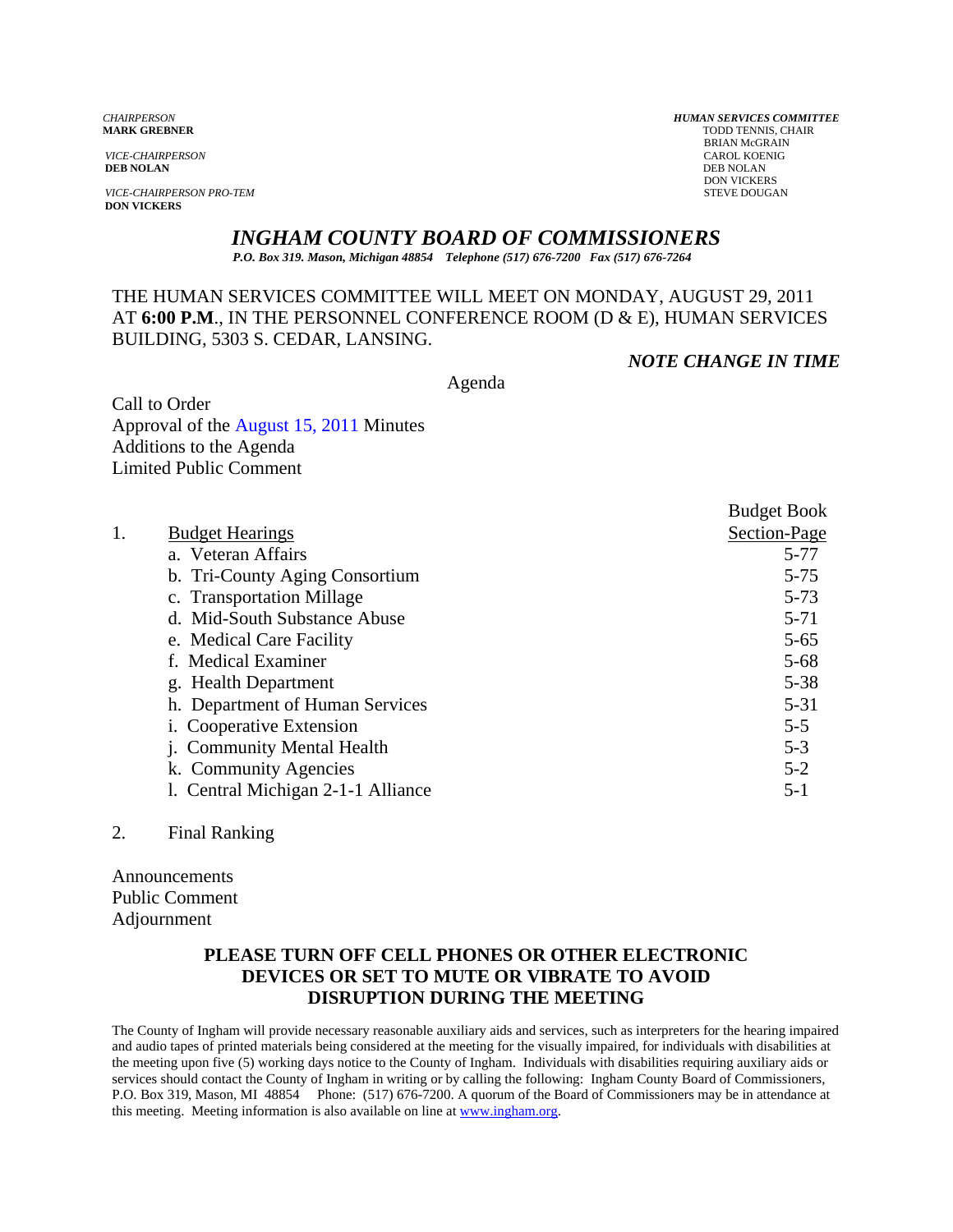#### HUMAN SERVICES COMMITTEE August 15, 2011 **Minutes**

<span id="page-1-0"></span>

| <b>Members Present:</b> | Todd Tennis, Brian McGrain, Carol Koenig, Deb Nolan, Don Vickers,<br>Steve Dougan and Board Chairperson Grebner |
|-------------------------|-----------------------------------------------------------------------------------------------------------------|
| Members Absent:         | <b>None</b>                                                                                                     |
| <b>Others Present:</b>  | Jared Cypher, Dean Sienko, Renee Canady, Jim Wilson, Randy Marwede,<br>Chuck Gray, Peggy Roberts and others     |

The meeting was called to order by Chairperson Tennis at 6:32 p.m. in the Personnel Conference Room "D & E" of the Human Services Building, 5303 S. Cedar Street, Lansing.

#### Approval of the July 25, 2011 Minutes

The July 25, 2011 Minutes were approved as amended to reflect the following. Page 6, Announcements,  $7<sup>th</sup>$  Paragraph to read as follows:

Comm. Dougan was offended by the inaccurate **listing of the Board of Commissioners located on the** Plan of Organization web page, hosted by the Health Department. Dr. Sienko assured him he would look into the matter, make the necessary changes, and email him a response to the problem.

#### Additions to the Agenda

- 1c. Substitute Resolution to Authorize 2011-2012 Public Health Service Agreement with the Ingham Health Plan Corporation
- 1i. Pulled Resolution Honoring Ashley Harding and place of County Services Agenda.
- 3. Late Resolution to Authorize a 2011-2012 Americorps Grant.

#### Limited Public Comment None.

### MOVED BY COMM. DOUGAN, SUPPORTED BY COMM. NOLAN, TO APPROVE A CONSENT AGENDA FOR THE FOLLOWING ITEMS:

- 1. Health Department
	- d. Resolution to Authorize a Consulting Agreement with the Michigan Association for Local Public Health
	- f. Resolution to Authorize Amendment #3 to the 2010-2011 Comprehensive Planning, Budgeting and Contracting Agreement with the Michigan Department of Community Health
	- h. Resolution Honoring Diana Delgado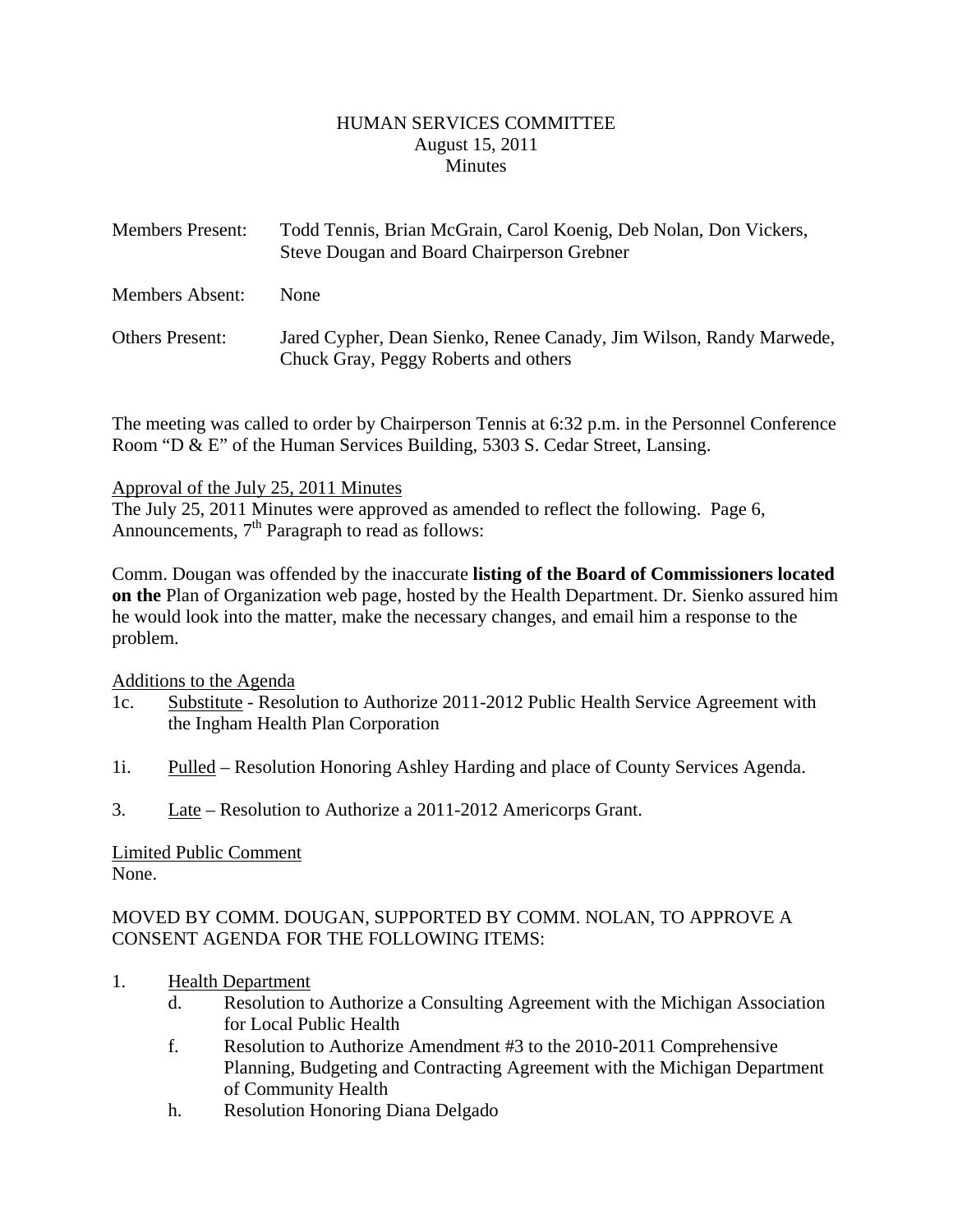2. Veteran Affairs - Resolution to Authorize a Re-Organization in Ingham County Department of Veteran Affairs and a Waiver of the Hiring Freeze/Delay

# MOTION CARRIED UNANIMOUSLY.

MOVED BY COMM. DOUGAN, SUPPORTED BY COMM. NOLAN, TO APPROVE THE ITEMS ON THE CONSENT AGENDA.

## MOTION CARRIED UNANIMOUSLY.

- 1. Health Department
	- a. Presentation Jean Chabut, Michigan Department of Community Health (*No Materials*)

Ms. Chabut expressed her gratitude for the Commissioners willingness to allow Dr. Sienko to help the Michigan Department of Community Health. She acknowledged the County for the work involved to receive the accreditations. She further complimented the staff on their collaboration efforts, the number of years the program has been in place plus the ongoing improvements and modifications that have been made.

Ms. Chabut highlighted the following programs: Pollution Prevention, Power of We, Hearing, Breast and Cervical Cancer, and HIV/AIDS. She stated that these were not the only outstanding programs but because of time restraints she would not overview all of the programs.

(Comm. Koenig arrived at 6:37 p.m.)

Ms. Chabut presented Ingham County Health Department with a Certificate of Quality and a Certificate of Accreditation.

b. Environmental Health Update - Recent Chlorine Gas Leak and Recent Flooding (*No Materials*)

### Recent Chlorine Gas Leak

Mr. Wilson, Director of Ingham County Environmental Health, stated that the chlorine gas leak on July 26, 2011 was at the Board of Water and Light (BWL), Water Treatment Facility located on Wise Road. The event started at 9:30 a.m. He explained that during the delivery of the chlorine it was hooked up to the fluoride tank which caused the gas vapors. The initial concern was the gas vapor could cause an explosion. The facility was shut down by the operators and the emergency responders were notified.

Once the County received notification a representative was sent to the site where discussions took place with representatives of the BWL and emergency responders. The SARA TITLE III plan was reviewed. There were discussions of problems and a worst case scenario was established to protect water production and pressure. Mr. Wilson noted that by having the SARA TITLE III Plan in place there was a site map and the chemical inventory was known, as a result, this made decisions more efficient and effective. Mr. Wilson explained that a command system was established, and media issues were addressed by Mr. Cheatham and Ms. Hendrickson.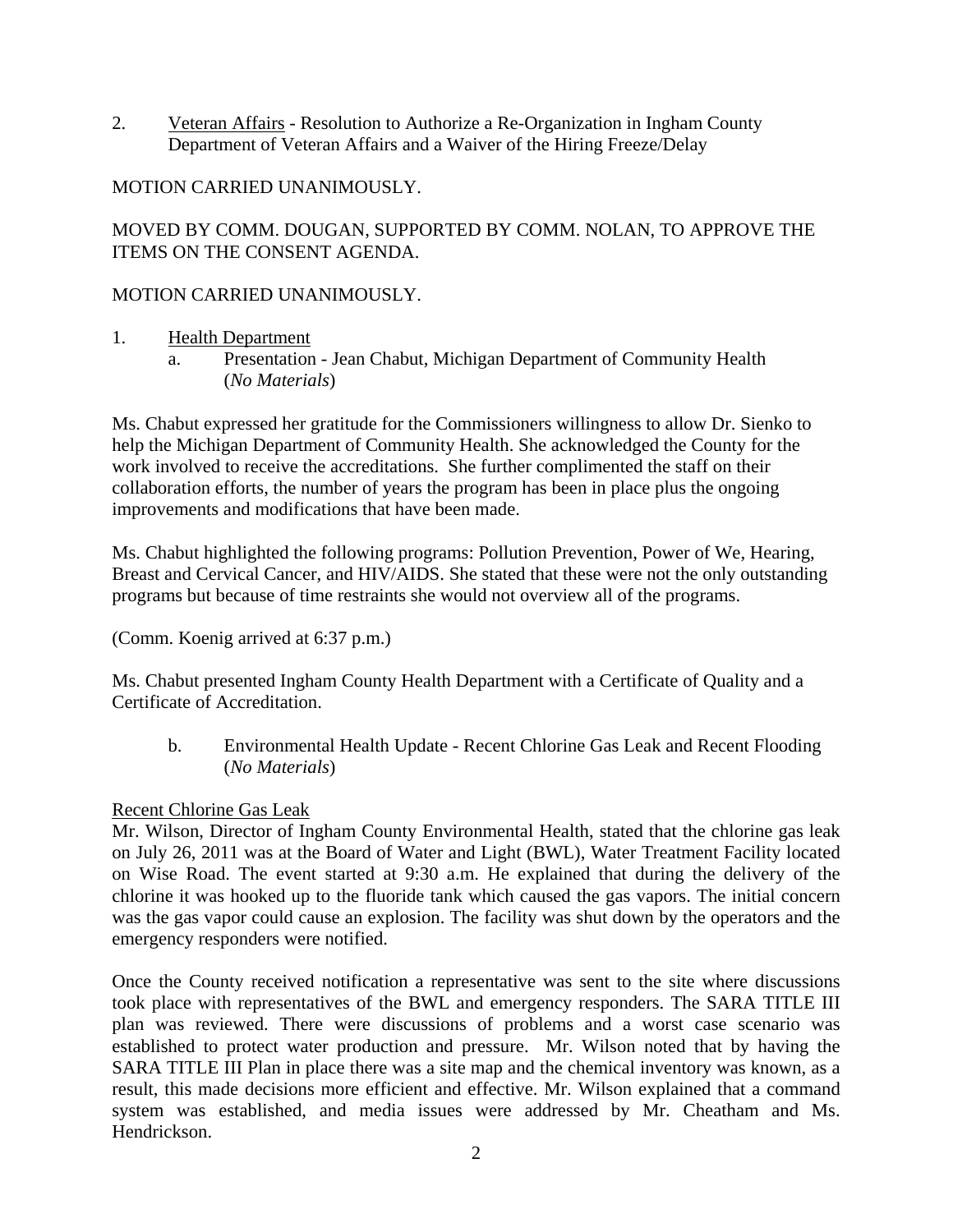In summary, overall it went well and could have been worse without the SARA TITLE III in place.

Comm. McGrain asked if there will be an investigation and corrective action by the County. Mr. Wilson stated that it is under investigation, safety devices will be put in place, and costs will only be recovered by the EOC or hazmat team. He noted there is no blame at this point because it is still unknown exactly how this happened. Comm. Grebner asked how many liters of gas were produced. Mr. Wilson stated that the only number known at this time is what was pumped, approximately 200 gallons. Comm. Vickers inquired about the response time between a BWL employee and his supervisor. Mr. Wilson was not familiar with the situation. Comm. Nolan asked who is in charge of the EOC. Mr. Wilson stated Trent Atkins. Comm. Dougan further stated that Trent Atkins is also part of the Lansing Fire Department. Comm. Koenig asked if anything could have been done differently. Mr. Wilson stated that networking at the site there were multiple command units. Comm. Tennis suggested future discussions of having one command unit.

#### Recent Flooding

Mr. Wilson stated this has been a daily activity. He noted that they are prepared for flooding but not of this magnitude. He explained there were four basements that collapsed and some storm drains are still connected to sewage lines and those backed up.

Mr. Wilson explained that informational assistance packets were prepared by the Emergency Operations Center (EOC) for those affected by the flooding. He noted that it is the responsibility of the property owner to take care of their situation and there was a public service announcement about the contaminated water.

Dr. Canady stated that most phone calls made were directly to the City of Lansing, and the County assisted the City.

Comm. Dougan asked how many homes were condemned. Mr. Wilson stated that the County has not condemned any homes but the City of Lansing may have.

There was a discussion of the flooding level in homes, streets, farms, businesses, and the waste water treatment plants. Mr. Wilson explained they are still waiting on a response from FEMA about assistance.

c. Resolution to Authorize 2011-2012 Public Health Service Agreement with the Ingham Health Plan Corporation

Chairperson Tennis delayed action on this item until Agenda Item 1e. was discussed.

MOVED BY COMM. MCGRAIN, SUPPORTED BY COMM. VICKERS, TO APPROVE THE RESOLUTION TO AUTHORIZE 2011-2012 PUBLIC HEALTH SERVICE AGREEMENT WITH THE INGHAM HEALTH PLAN CORPORATION.

#### MOTION CARRIED UNANIMOUSLY.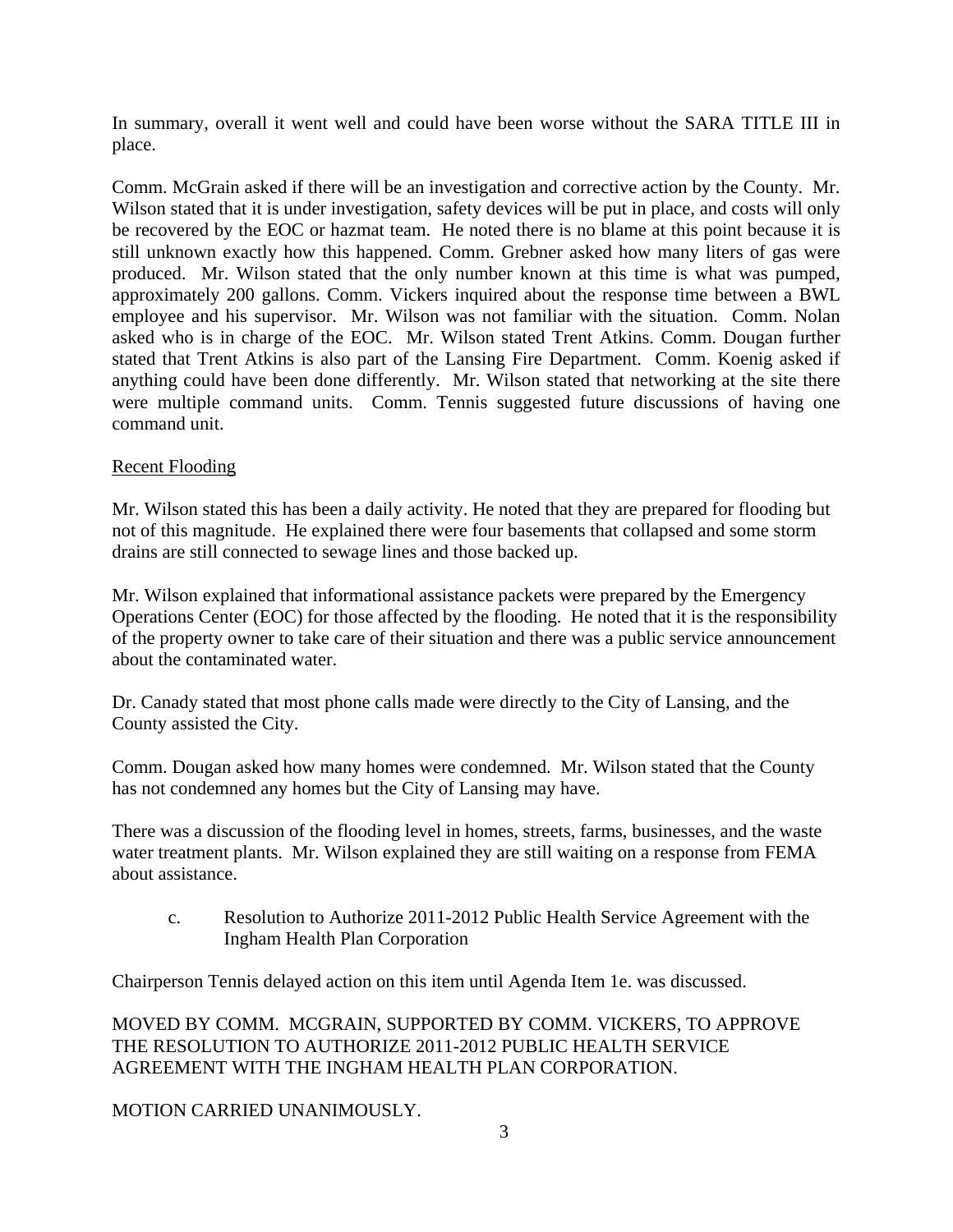e. Resolution to Authorize the Intergovernmental Transfer of Ingham County Funds to Support DSH Payments to Ingham Regional Medical Center and Sparrow Health System

### MOVED BY COMM. VICKERS, SUPPORTED BY COMM. NOLAN, TO APPROVE THE RESOLUTION TO AUTHORIZE THE INTERGOVERNMENTAL TRANSFER OF INGHAM COUNTY FUNDS TO SUPPORT DSH PAYMENTS TO INGHAM REGIONAL MEDICAL CENTER AND SPARROW HEALTH SYSTEM.

Dr. Sienko explained the transfer funds to the State of Michigan for the purpose of supporting the Disproportionate Share Hospital payments to the Ingham Regional Medical Center and Sparrow Health Systems. He further explained that both the Federal government and the State of Michigan participate in financing of the indigent Care Agreement Pool, with Federal Government matching the State's portion pursuant to the federal medical assistance percentage formula. He noted that certain intergovernmental transfers of public funds from the County may be made to the State of Michigan to be used as the State's share in claiming the Federal match. He also explained that services are provided by the County to Ingham Regional Medical Center and Sparrow Health systems, and the State must certify that the hospitals can receive DSH payments.

There was a discussion of patients unable to pay for services at the hospitals, DSH payments, and unrecovered expenses by the hospitals.

Comm. McGrain asked what the amount was last year, and how the number is derived. Dr. Sienko stated he did not have the number, however, in the past the County has not been able to use the full amount. Comm. Grebner asked what hospitals get out of this. Dr. Sienko stated that preventative care prevents people from going to the emergency room. There was a discussion of coverage.

### MOTION CARRIED UNANIMOUSLY.

g. Resolution to Authorize the Use of the County Logo on the Medtipster Rx Discount Card

### MOVED BY COMM. VICKERS, SUPPORTED BY COMM. DOUGAN, TO APPROVE THE RESOLUTION TO AUTHORIZE THE USE OF THE COUNTY LOGO ON THE MEDTIPSTER RX DISCOUNT CARD.

Dr. Sienko wanted to be clear about the language in this resolution. It is the Health Department logo not the County's logo. He noted this will also provide a dental and vision discount.

### MOVED BY COMM. NOLAN, SUPPORTED BY COMM. DOUGAN TO AMEND ALL INSTANCES OF "COUNTY LOGO" WITH "INGHAM COUNTY HEALTH DEPARTMENT LOGO".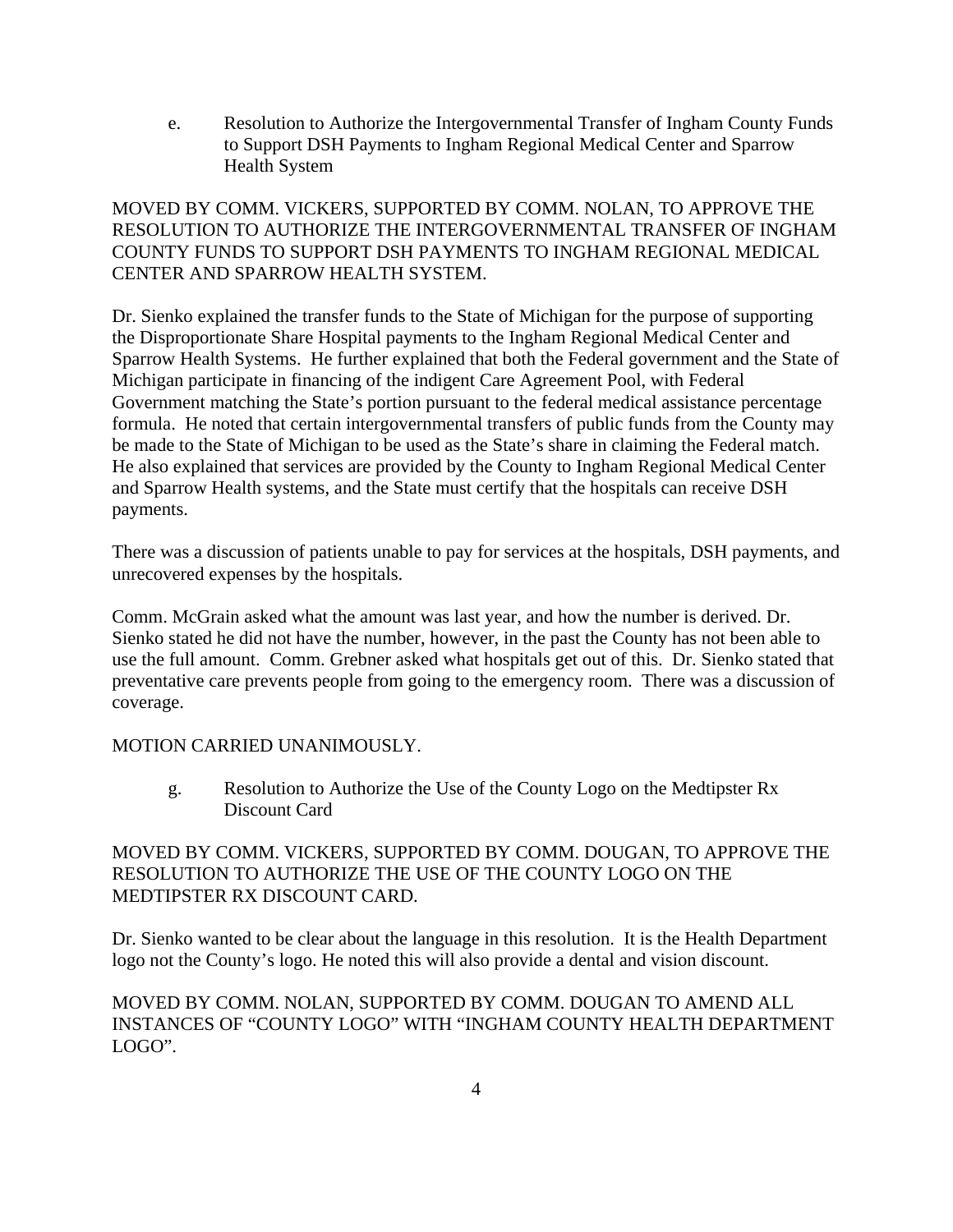# $8<sup>TH</sup>$  WHEREAS:

WHEREAS, the Ingham Health Plan requests that the Ingham County Board of Commissioners endorse the Medtipster Rx Discount Card and allow the **Ingham County Health Department** logo to be placed on the card; and

## $9<sup>TH</sup>$  WHEREAS:

WHEREAS, the **Ingham County Health Department** logo will add credibility to the card and will represent the partnership between Ingham County and Ingham Health Plan as they provide services to County residents; and

### 12<sup>TH</sup> WHEREAS:

WHEREAS, the Health Officer recommends that the Ingham County Board of Commissioners endorse the Medtipster Rx Discount Card and approve the use of the **Ingham County Health Department** logo on the cards.

### BE IT FURTHER RESOLVED:

BE IT FURTHER RESOLVED, that the Ingham County Board of Commissioners authorizes the use of the **Ingham County Health Department** logo on the Medtipster Rx Discount Card.

MOTION TO APPROVE THE RESOLUTION, AS AMENDED, CARRIED UNANIMOUSLY.

3. Resolution to Authorize a 2011-2012 Americorps Grant.

MOVED BY COMM. MCGRAIN, SUPPORTED BY COMM. DOUGAN, TO APPROVE THE RESOLUTION TO AUTHORIZE A 2011-2012 AMERICORPS GRANT.

Comm. Dougan asked if placement is done by RFP, and are they determined yet. Ms. Roberts explained the RFP process is completed to keep things moving forward if the resolution is passed. Comm. Dougan asked who is included in the membership. Ms. Roberts listed the following:

| Allen Neighborhood Center                              | 2.5 Members |
|--------------------------------------------------------|-------------|
| East Lansing Parks & Recreations                       | .5 Members  |
| <b>Fenner Conservatory</b>                             | .5 Members  |
| <b>Greater Lansing Food Bank</b>                       | 1 Member    |
| <b>Ingham County Land Bank</b>                         | 1 Member    |
| <b>Michigan Energy Options</b>                         | 1 Member    |
| Mid-Michigan Environmental Action Council              | .5 Members  |
| NorthWest Initiative                                   | .5 Members  |
| <b>South Lansing Community Development Association</b> | 1 Member    |

There was a discussion of the 14 AmeriCorps members. Comm. Nolan asked if this was the same level as last year. Ms. Roberts stated they are down 2 members.

Comm. McGrain disclosed that Peggy Vaughn-Payne is on the Board of CEDAM where he is employed.

MOTION CARRIED UNANIMOUSLY.